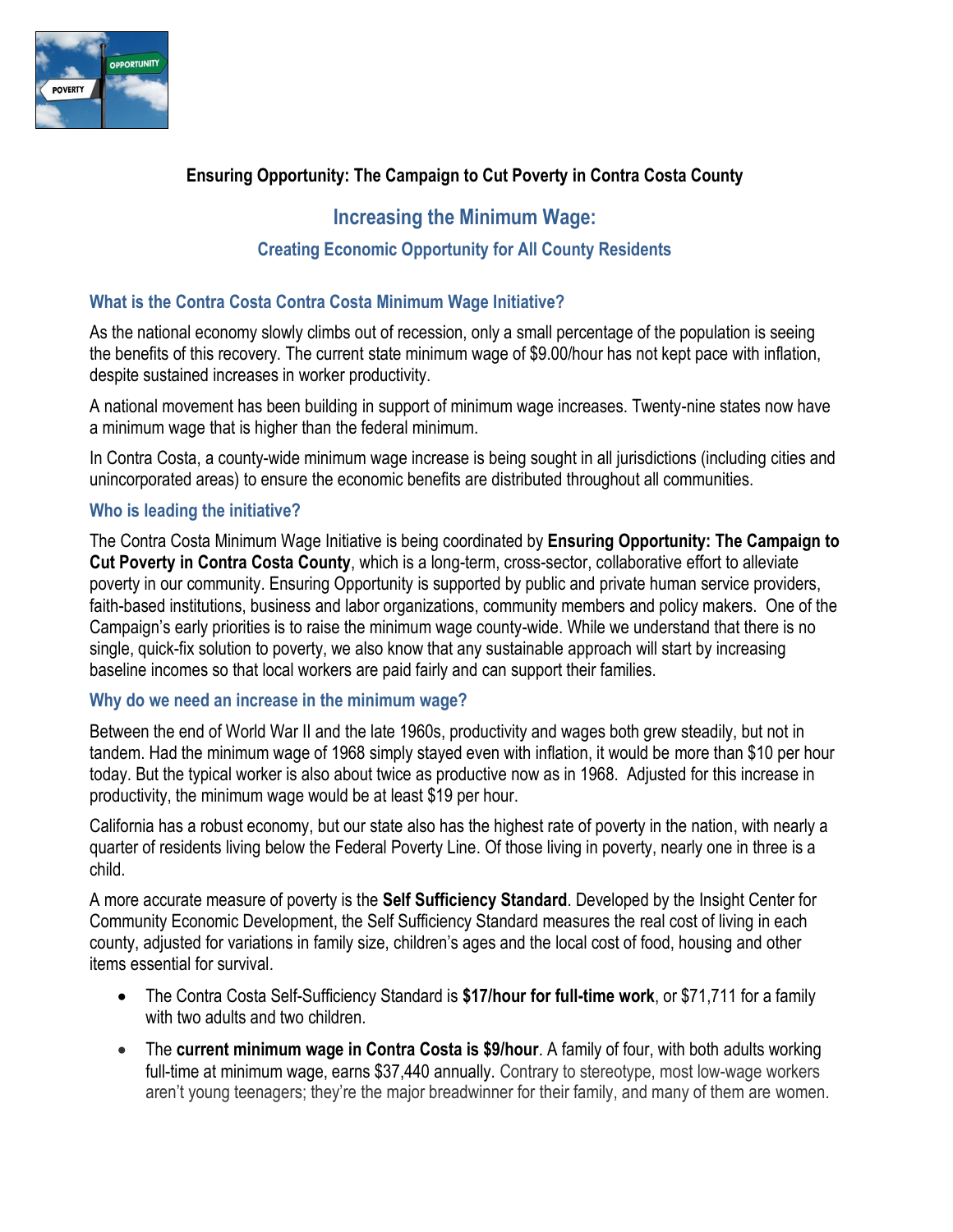- In Contra Costa, **26% of households are currently living below the Self Sufficiency Standard**. To make ends meet, these families often must go without basic necessities or choose between food, shelter, medicine and other essentials, just to make ends meet.
- Nationwide, **the income gap is growing**. The share of total after-tax income received by the top 1% of the population in households with the highest income more than doubled between 1979 and 2007, whereas the share received by low- and middle-income households declined.
- Contra Costa has the fifth-highest median family income in the state. Our county also has large numbers of **retail and service jobs**. Although these types of jobs are projected to be the fastest growing sectors of the economy, they are generally low-wage positions.

Contra Costa County is therefore positioned to be a leader in both implementing and benefiting from the nation's first county-wide minimum wage increase.

### **What are the benefits of increasing the minimum wage?**

Increasing the minimum will benefit low-income workers in immediate and significant ways. It will also benefit county residents of all income levels. Research has shown that:

- Putting more money in the pockets of low-wage workers who are likely to spend it on immediate household needs – will benefit working families and give the **overall local economy** a boost.
- A wage increase will help move working families toward an income sufficient to sustain their household. This **greater financial stability** will result in the need for fewer public subsidies, which will benefit all taxpayers.
- Higher wages will **improve health and wellness** for thousands of Contra Costa's low-income families. Studies in economics and epidemiology link low income to health problems including diabetes, heart disease, arthritis, and premature mortality.
- Higher income will **improve children's learning** because it enables their parents to provide better living conditions and learning materials, adequate food, and high-quality child care.
- Low-income families will also have more money to spend on **health and education**, which reduces the risk for incarceration and long-term dependence on public benefits.
- The overall economy benefits through **increased consumer spending and increased tax revenue**.
- More than seven in ten leading economists agree that the **benefits of raising the minimum wage** outweigh the costs.

### **Won't raising the minimum wage hurt businesses due to the higher cost of doing business?**

- Research has shown that higher wages benefit employers by motivating employees to work harder, attracting more capable workers, reducing turnover, increasing productivity, and enhancing customer service.
- An MIT study published in the Harvard Business Review shows that major retailers who pay employees higher wages enjoy higher sales revenue than their low-wage counterparts. Examples:
	- $\circ$  The starting wage at Trader Joe's is double that of many competitors, yet sales revenue per square foot is three times higher than average U.S. supermarkets.
	- $\circ$  Costco's starting wage in all states is \$11.50; CEO Craig Jelinek supports a federal minimum wage increase and argues that creating productive loyal employees through better wages pays off in increased long term profit.